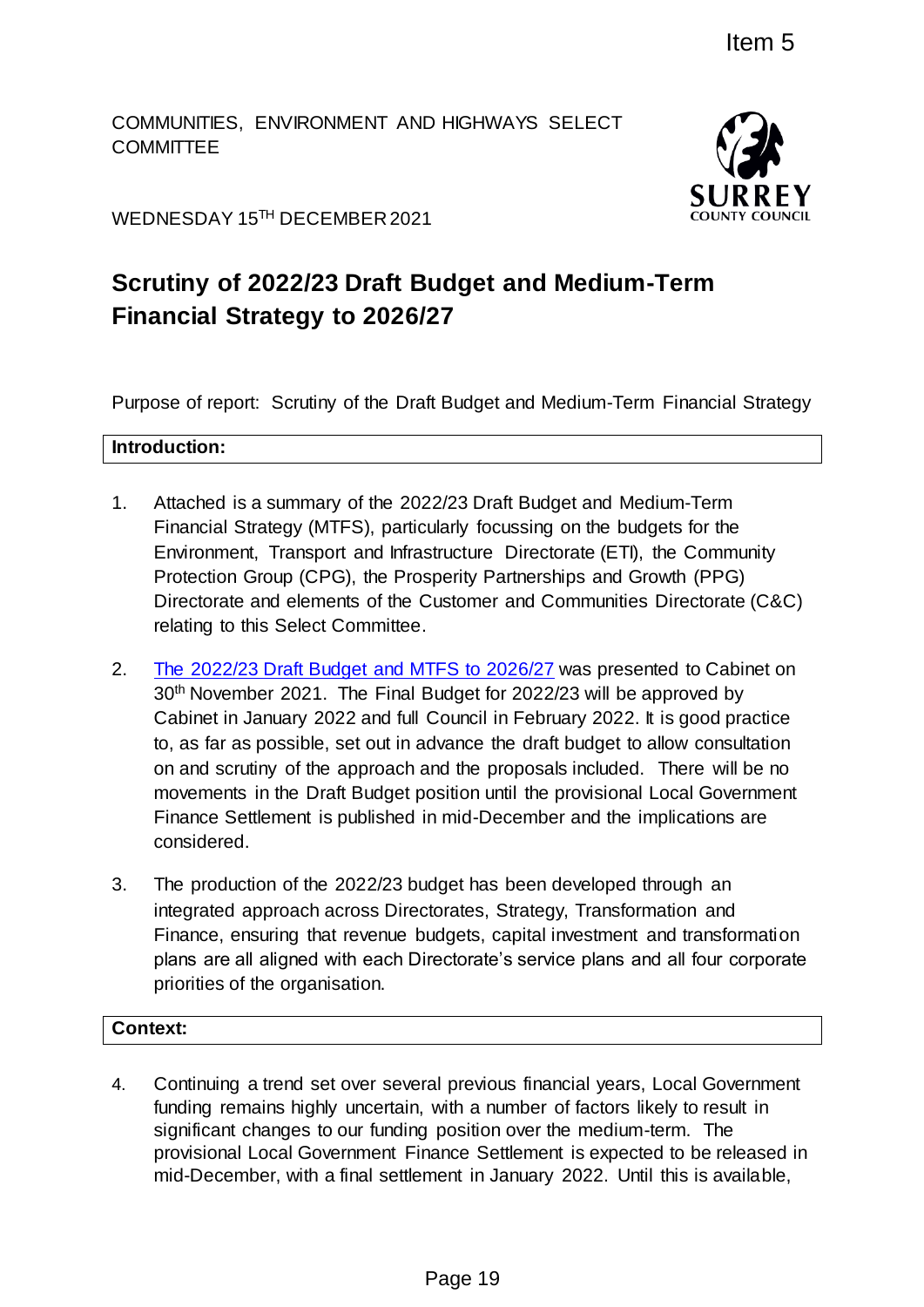significant uncertainty on funding remains. Government spending to combat Covid-19 and mitigate its impact on business and individuals has led to record levels of public sector borrowing and a damaging effect on the economy; this will influence the level of funding available for Local Authorities.

- 5. The overall outlook for 2022/23 is one of significant challenge, with budget envelopes remaining relatively static in the face of substantial increases in the cost of maintaining current service provision. Despite a small increase in projected funding, there remain challenges in managing growth in demand (particularly in Adult Social Care and Children's Services), inflationary pressures and the ongoing impact of Covid-19 within those envelopes.
- 6. Good progress has been made over the last few months however, at present, there remains a provisional gap for 2022/23 of £19.5m, driven by the need to maintain the delivery of priority services and meet the costs of the capital investment. The gap will require further actions to close. The Government announced in the recent Spending Review that Councils could levy in 2022/23 an Adult Social Care Precept of 1% in addition to a 1.99% Core Council Tax increase. There is also the option for the Council to use some or all of the balance of the 2.5% Adult Social Care Precept from last financial year but the extent to which this is necessary will depend on the allocation of funding from the Local Government Finance Settlement in December, and confirmation of District and Borough Council Tax Bases in January.
- 7. The gap over 2022/23 and the following four years is expected to continue grow. Tackling this gap will require a fundamentally different approach, and work has already begun on the budget for 2023/24 and beyond. The Council has adopted a 'Twin Track' approach with Track 1 focussing on the 2022/23 budget whilst Track 2 simultaneously begins to address the medium-term outlook, with cross-Directorate transformation opportunities that focus on delivering priority objectives within constrained funding.
- 8. The Draft Budget Assumes that £5m of Track 2 efficiencies (i.e. those that will predominately deliver benefits in the medium-term) will be accelerated into 2022/23. Proposals to accelerate efficiencies, including stretching the £5m target where possible to help close the gap, are being developed between now and the final budget. Select Committees will be consulted in 2022 before any changes arising from the proposals are implemented.

### **Engagement:**

9. Through September and October, we carried out research with residents to understand their priorities for how the Council should spend its money. We carried out an online and telephone survey with 1,087 residents who were statistically representative of Surrey's population aged 16 and over. These were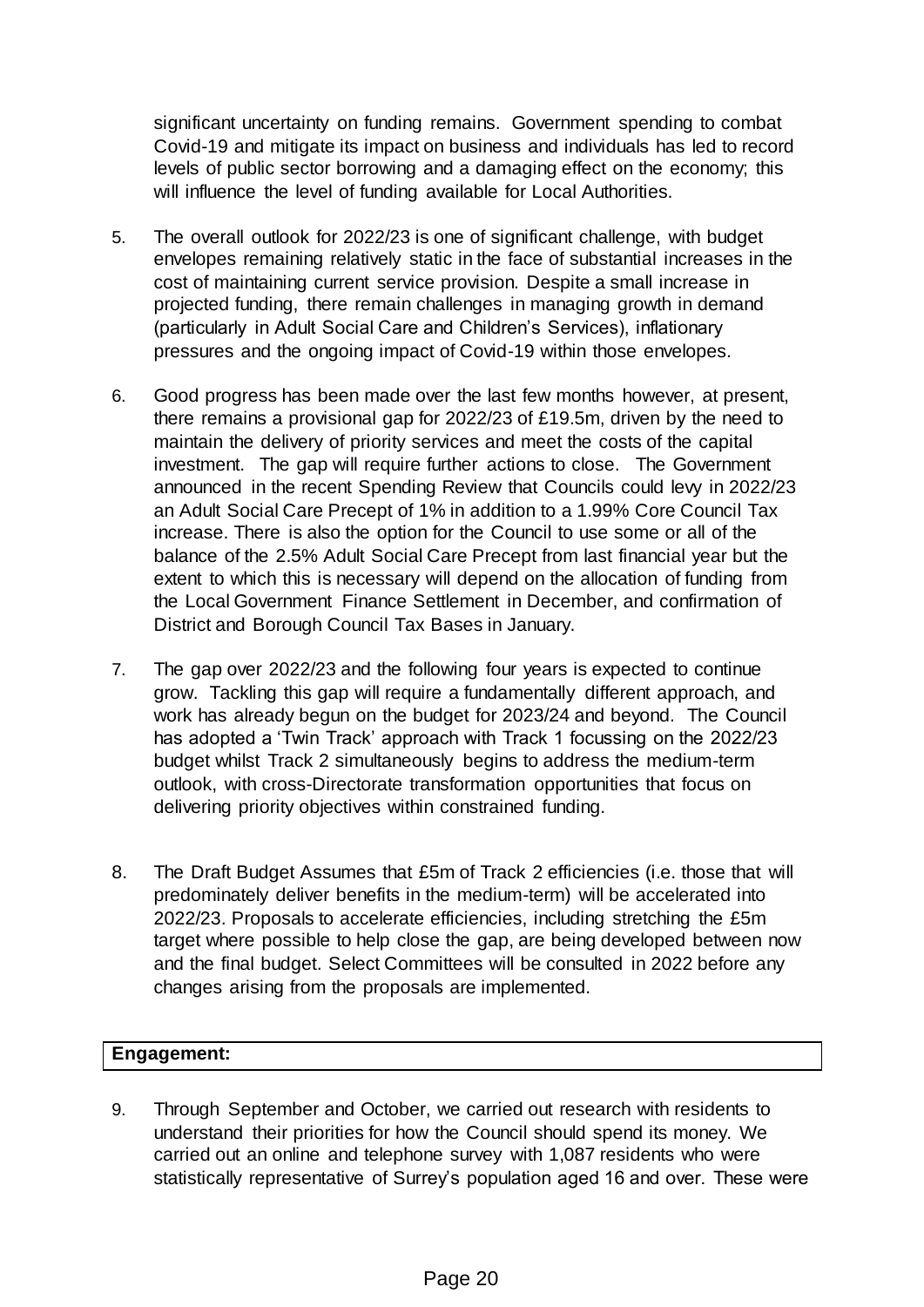complemented with online workshops with 73 residents to gather in-depth opinion on topics, such as how the Council should spend its money and make efficiencies to balance the budget.

- 10. Residents indicated that they were willing to accept increases in Council Tax and the Adult Social Care Precept if it was for the purpose of protecting services that work with some of the most vulnerable people in Surrey. The engagement demonstrated that resident priorities align with those of the Council, with top priorities for residents including Social Care for people of all ages, Waste services and Fire and Rescue. There was also support for more investment in preventative services and for placing those residents most at risk of being left behind in Surrey at the heart of decision-making. Residents wanted a more active role in what happens in their localities.
- 11. In November to December 2021, engagement will continue with residents, businesses, District and Borough councils, other public service partners and voluntary, community and faith sector organisations to get their views on the draft budget, how resources are proposed to be spent and the impact on residents and communities. The results from this will be published in the final Budget paper for Cabinet in January and full Council in February.

## **Budget Scrutiny**

- 12. Annex 1 sets out the budget proposals for ETI, CPG, PPG and C&C, including the latest calculated revenue budget requirement compared to the current budget envelopes based on the Council's estimated funding, the service budget strategy, information on revenue pressures and efficiencies and a summary of the Capital Programme. Each Select Committee should review in the context of their individual Directorates, exploring significant issues and offering constructive challenge to the relevant Cabinet Members and Executive Directors.
- 13. Members should consider how the 2022/23 Draft Budget supports the Council in being financially stable whilst achieving Directorate and Corporate priorities and the Council's Vision for 2030. The budget aims to balance a series of different priorities and risks with options on investment, efficiencies and increases in the rate of Council Tax. It is appropriate for the Committee to consider how successful the budget is in achieving this.

## **Conclusions:**

14. The provisional Local Government Finance Settlement in mid-December, to be finalised in January 2022, will clarify the funding position for the Council. Once funding is clear, Directorate pressures, efficiency requirements, the level of ASC Precept and the Capital Programme will be finalised.